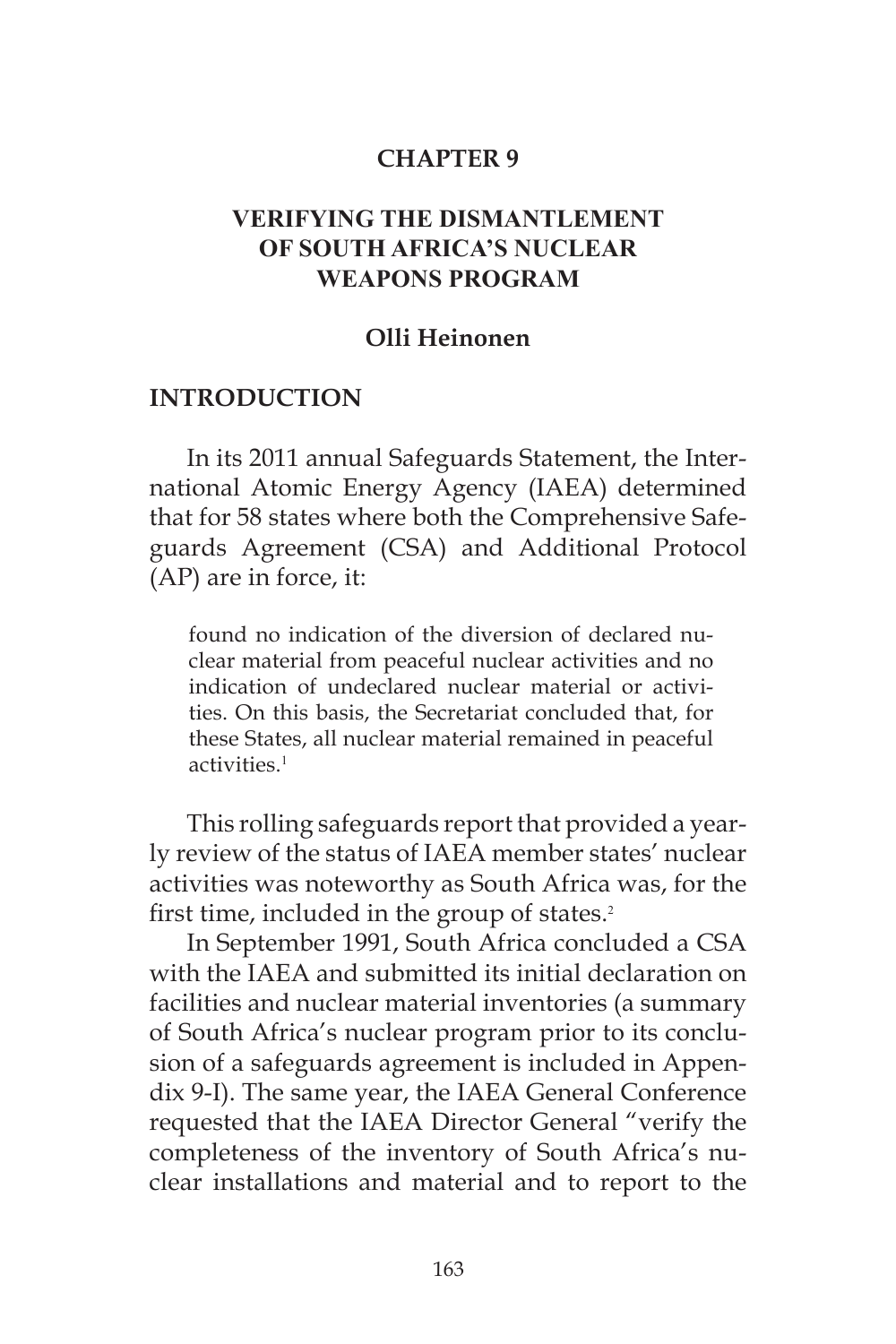Board of Governors and to the General Conference."<sup>3</sup> This request was made following the entry into force of South Africa's safeguards and previous long-standing claims made regarding the existence of a possible nuclear weapons program.

While the South African government in Pretoria had already taken the political decision and had dismantled its nuclear weapons program prior to signing a safeguards agreement with the IAEA, it was only in March 1993 that President F. W. de Klerk disclosed South Africa's nuclear weapons program. South Africa's initial nuclear material inventory submitted to the IAEA in 1991 had not contained any reference to its past nuclear weapons program. The IAEA Secretariat's first verification report submitted to the General Conference in September 1992<sup>4</sup> did not mention any indications of a weapons program either, though it concluded that there were "apparent discrepancies" in calculated U-235 isotope balances at the pilot enrichment plant and semi-commercial enrichment plant.

Following Pretoria's disclosure, the IAEA's verification work was extended from 1993 to confirm dismantlement and to put in place mechanisms that would allow for early detection should the weapons program be reconstituted. Parallel to this, inspectors initiated a more extensive examination of nuclear material flows and verification of the historical production of low and highly enriched uranium. By the time of the next verification report in September 1993, the Secretariat was able to conclude, by tallying up prior unreported amounts of highly enriched uranium (HEU) that were used for the weapons program, that the amount of HEU that could have been produced by the pilot enrichment plant was consistent with the amount declared in the initial report.<sup>5</sup> However, at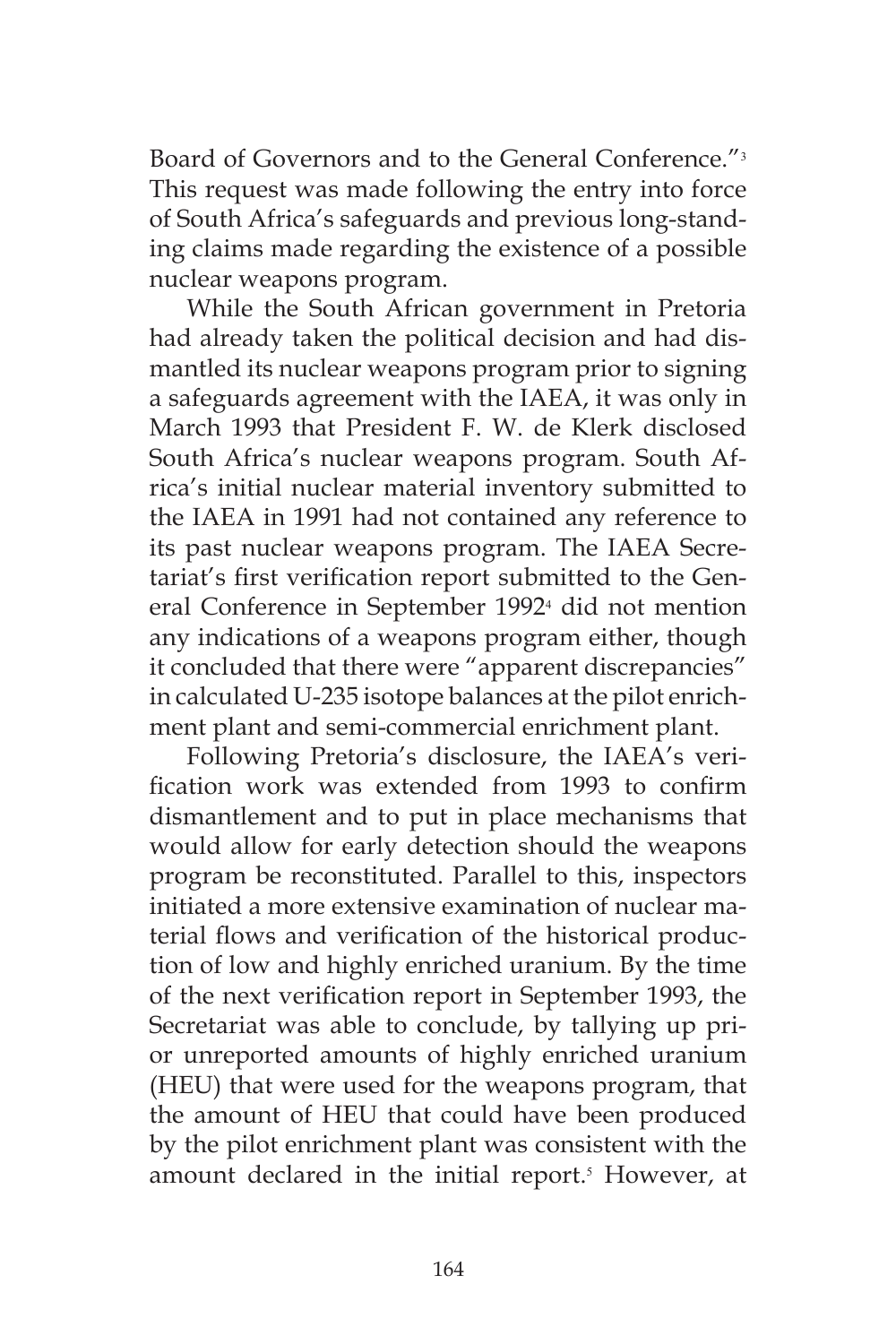that stage, work for the verification of the completeness of low enriched uranium production continued.

## **VERIFICATION CHALLENGES**

While South Africa's initial declaration to the IAEA was meant to include all information on all nuclear material subject to safeguards, the weapons-related aspects of the South African program were omitted from its initial report. The IAEA was provided with historical accounting and operating records of enrichment plants and other facilities, but records provided to inspectors did not include any reference, *inter alia*, to conversion of highly enriched uranium hexafluoride to uranium metal and further to weapon components. Similarly, its initial report did not mention the existence of such facilities. It is worth mentioning that the IAEA's annual safeguards statements for 1992 only mentioned that the verification of South Africa's initial declaration was proceeding without any reference to possible concerns about the completeness of declarations.

Events took a clear turn with regard to the IAEA's verification activities following South Africa's disclosure. Objectives to inspections took on added dimensions. Assurances were sought that:

1. all nuclear material in South Africa had been placed under IAEA safeguards and is in peaceful use,

2. all nuclear weapons, their components, and related manufacturing equipment had been destroyed,

3. all nuclear weapons-related installations had been fully decommissioned or converted exclusively to peaceful nuclear use, and

4. mechanisms that allowed for early detection of restoration of any nuclear weapons capability were put in place.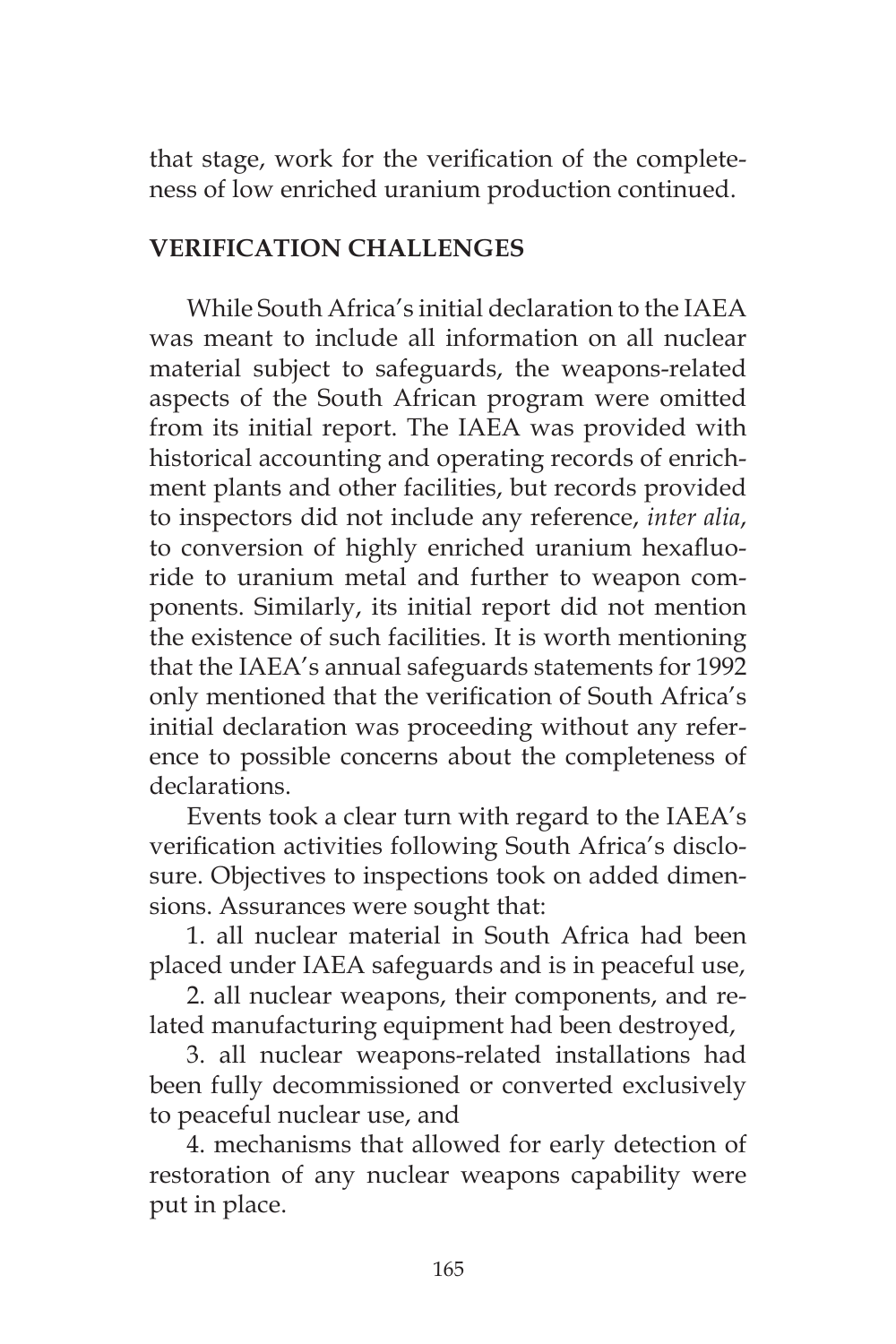The first benchmark for the IAEA in terms of nuclear material accountancy undertaken was to tally up enriched uranium stocks and ensure that no significant quantity of highly enriched uranium was missing from the declared inventories (the absence of nuclear material for one or more nuclear weapons could have been concealed, e.g., by overstating nuclear material inventories or MUFs).

In equation form:

 $MUF = BI + X - Y + HU + BE$ 

Where,

BI= Beginning physical inventory X= Inventory increases, then Y= Inventory decreases HU = Holdup BE = Ending inventory unaccounted for

By the time the IAEA was called upon to verify South Africa's dismantled nuclear weapons program, the agency was already in the midst of strengthening its safeguards verification process. New winds started to blow in the early-1990s after the discovery and dismantlement of an undeclared nuclear program in Iraq, where it soon became obvious that an enhancement of the effectiveness of the IAEA safeguards system was needed. As a result, a number of safeguards measures were strengthened, including those that were being applied to safeguards undertaken in both North Korea and South Africa. The enhanced evaluation process brought together not only declared data and verification results through a statistical analysis based on the propagation of the operators and inspectors measurement errors in order to detect diversion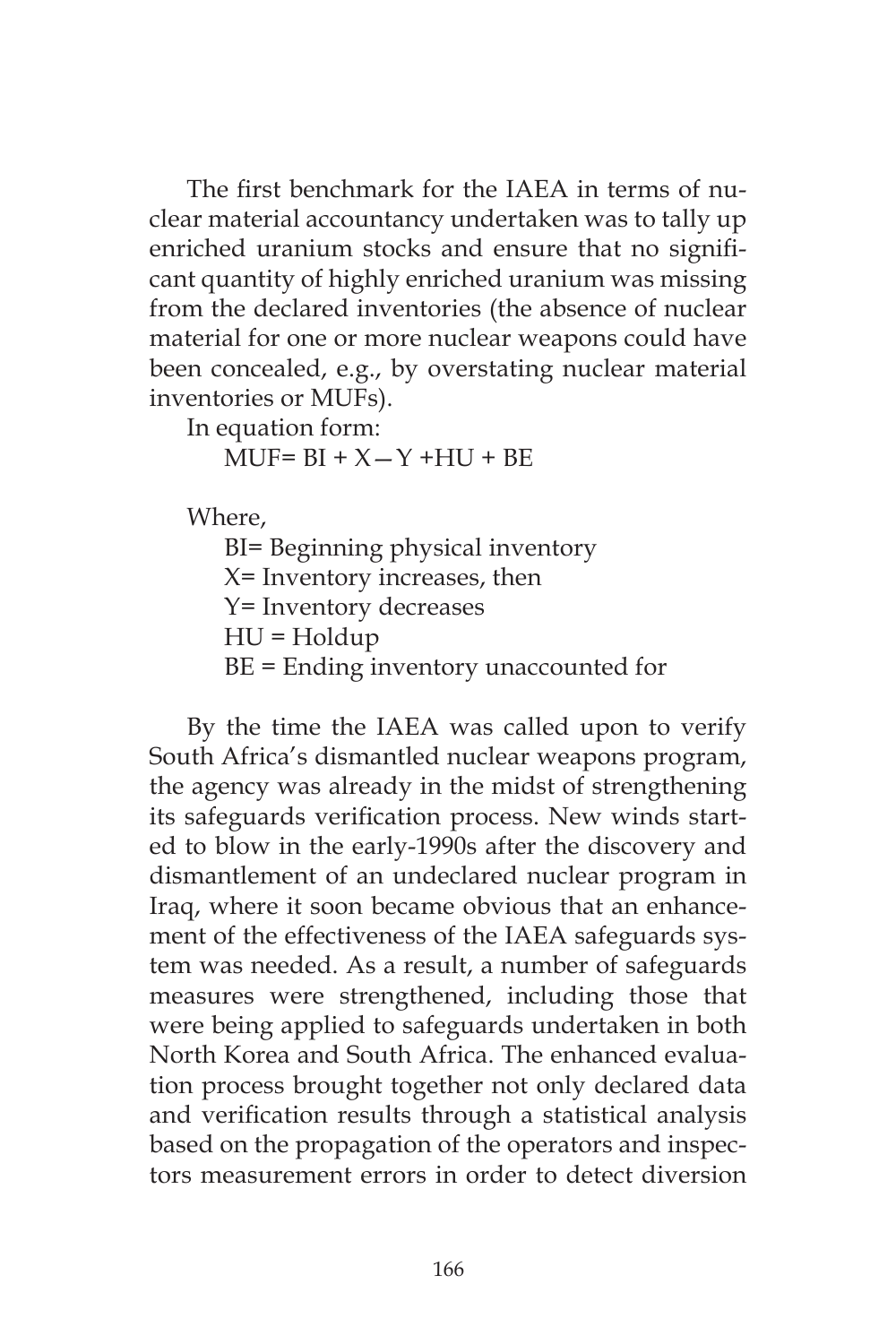of declared material into material imbalance, but ways were also sought to more closely corroborate data and trends, such as cumulative MUFs, performance of the operators' nuclear material accountancy system, and operator/inspector measurement differences.

Another new development being implemented in the South African case was the re-examination of verification processes involving nuclear materials. Nonnuclear production parameters were also evaluated alongside the overall consistency of nuclear material accountancy records. To cite an example, uranium metal quantities must be consistent with parameters to produce uranium metal. In such a process, uranium tetra fluoride (UF4) is reduced to uranium metal using customarily calcium on magnesium metals. The process produces ashes and slag, which contain calcium or magnesium. The amounts of these elements found in wastes should be in conformity with the uranium metal produced. Furthermore, the amounts of ashes and slag need to match with the stated amounts of uranium metal produced. Similarly, one can estimate losses in casting and machining of uranium metal components to their final forms. Again, those need to match up with the amount of uranium metal produced. Evaluation of the choke points, for example for a production chain, yellowcake—UO2—UF4—UF6 enrichment—UF4—uranium metal, provides additional assurances about the completeness of a state's declarations.

While the enhancement of safeguards measures was still evolving and in its early days, South Africa's declaration that it had given up its nuclear weapons and would open its nuclear program to safeguards provided inspectors the learning process and experience that helped shaped a more analytical safeguards process.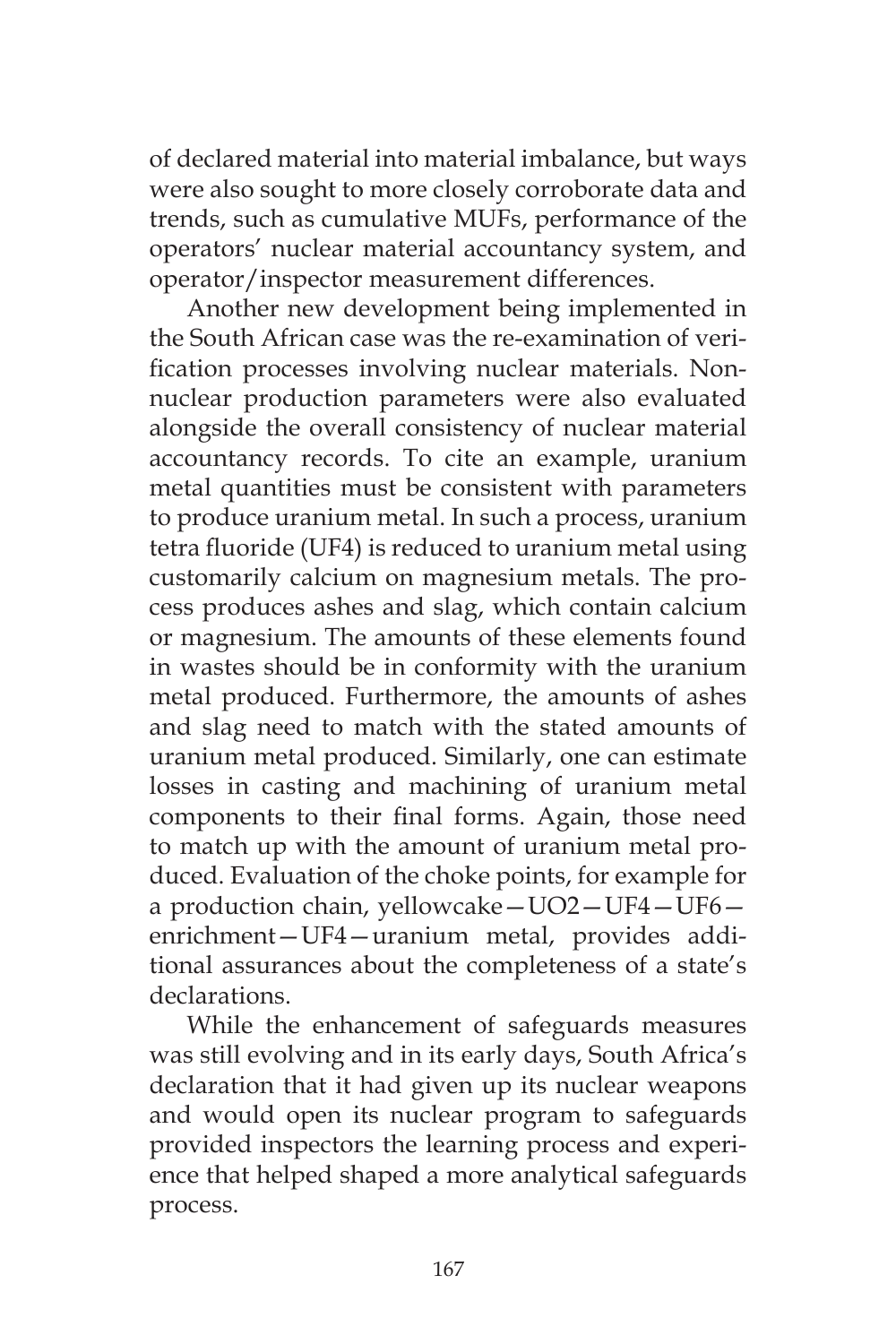The South African case had essentially two dimensions under which verfication activities fell: dismantlement and assurances. These processes, while not the same, were also not exclusive and overlapped. In fact, one could not be achieved fully without the other. Assurances that all (present and future) nuclear activities would remain in peaceful use meant reconstructing and understanding the historical aspects of the weapons program. In South Africa's case, even with the case of admission of a weapons program and subjecting its program to IAEA dismantlement, there were gaps of ambiguity that the agency faced. While it is unlikely to ever achieve a 100 percent score, the IAEA's role was to provide the necessary assurances required to both dismantle and prevent reconstitution of the weapons program.

Prior to disclosure, South Africa had destroyed documents related to the design and manufacturing of nuclear weapons. However, at the same time, thousands of operating records, including historical accounting and operating records of its two enrichment plants and uranium conversion and fabrication plants, were available to the IAEA. Such papers were, however, far from sufficient in themselves to detail a full picture. For instance, some of the wastes, scrap, and tails were poorly characterized in terms of their nuclear material quantities. The enrichment plant used to produce highly enriched uranium mainly for the weapons program had already been dismantled, while the other was still kept operational until 1995. From a technical perspective, the challenge was to estimate uranium holdup in equipment. Precise verification of nuclear material held in equipment was only possible from equipment decontamination liquors or sludges, which was time consuming and stretched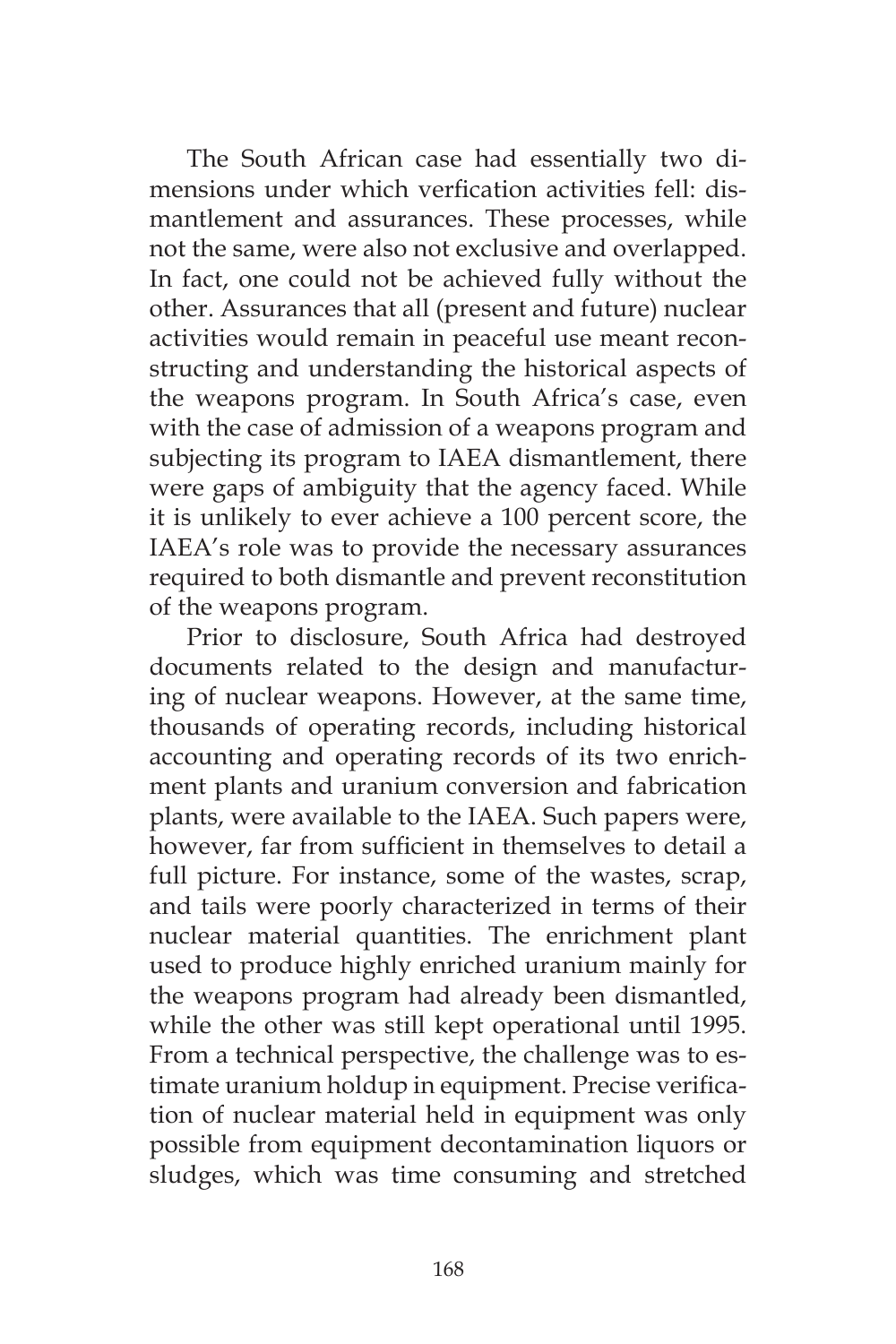over many years. Until then, the starting point of the holdups had to be based on estimates.

As a result, the first material balances tallied by the IAEA after 1991 resulted in an apparent discrepancy in the U-235 balances of the two enrichment plants.<sup>6</sup> With respect to HEU produced by the pilot enrichment plant and LEU produced by the semi-commercial enrichment plant, it showed a substantial amount of unaccounted for uranium-235. After the first evaluations in 1992, the IAEA continued with the re-examination of records, additional decontamination activities, and further sampling to obtain more precise estimates of nuclear material in wastes, tails, and holdups.

Another difficulty in confirming the statements made by South Africa was the fact that some of the installations that were used for its nuclear weapons produced nuclear material for both its civilian and military parts of the nuclear program. As a result, for example, wastes were mixed, hence complicating verification assessment. This technical matter alone, which has an impact on the wider picture of determining South Africa's nuclear program, resulted in additional and further verification steps. The dismantling, decontamination, and re-characterization of the wastes extended well over a decade.

The nuclear waste storage facility held tens of thousands of drums containing substantial amounts of high and low enriched uranium waste from the former enrichment plants and other decommissioned facilities (see Figure 9-1).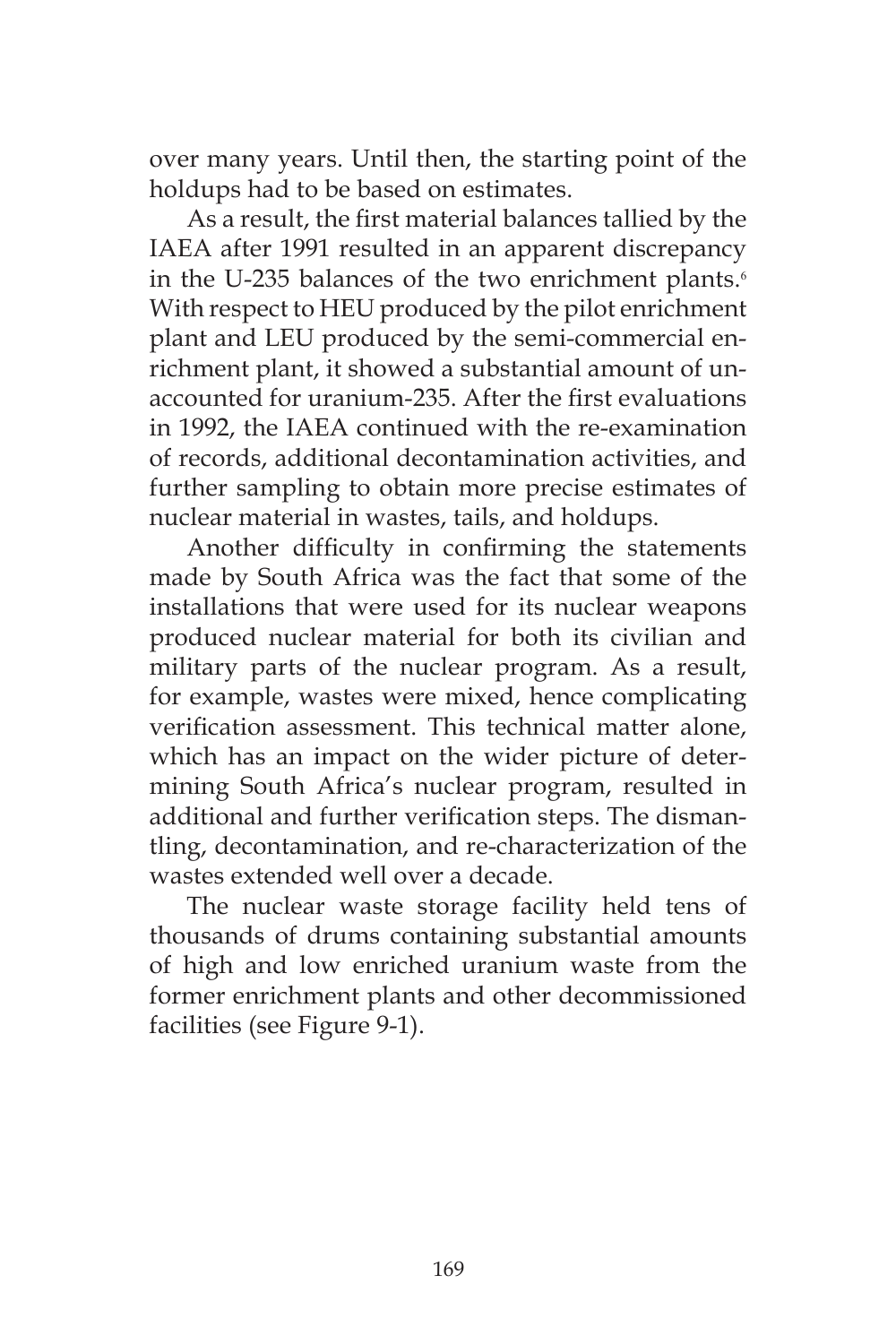

**Figure 9-1. Temporary Storage of Waste Drums in a Decommissioned Enrichment Plant.<sup>7</sup>**

During the re-characterization process, the contents of each drum were recorded after opening it, and nuclear material quantity was verified using special drum scanners (see Figures 9-2 and 9-3).



**Figure 9-2. All Waste Drums Opened, Contents Characterized, and Nuclear Material Verified.8**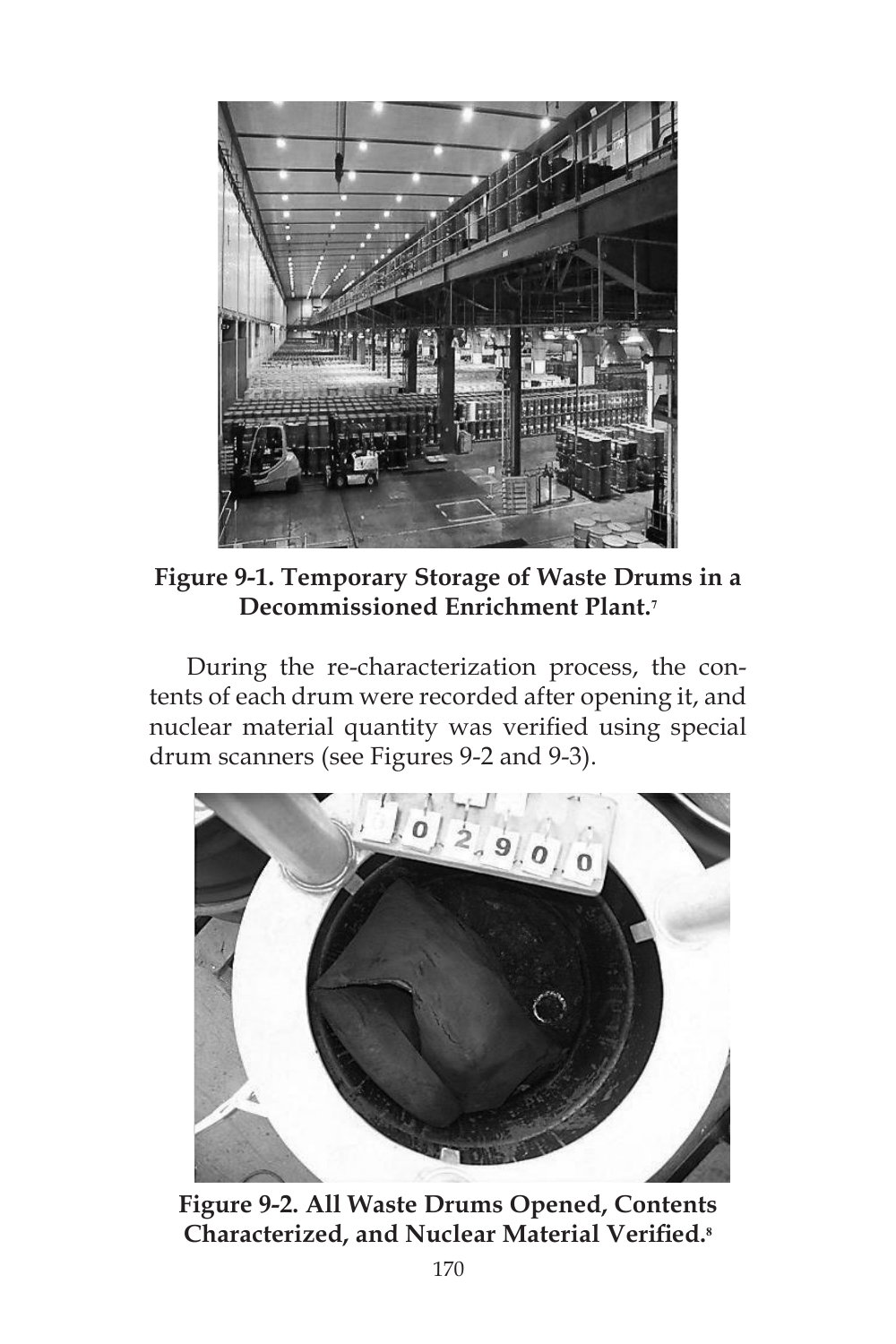

**Figure 9-3. IQ 3 Scanner Used for Verification of Uranium in Waste Drums.<sup>9</sup>**

## **LONG-TERM MONITORING**

After deciding to terminate its nuclear weapons program in 1989, South Africa proceeded with dismantling its weapons and related infrastructure, including the destruction of weapons-related documentation without the presence of the IAEA.

To confirm the statements made by the South African authorities and to set up a baseline to monitor that the program or its parts were not reconstituted, the IAEA had extensive discussions and briefings by former staff personnel to understand the country's nuclear program from a "cradle to grave" approach. Such information received was reconciled with other information received by IAEA from other member states; compared against dismantlement records kept by the South African authorities; and cross-checked against independent IAEA nuclear material verification results, facility designs, and environmental samples tak-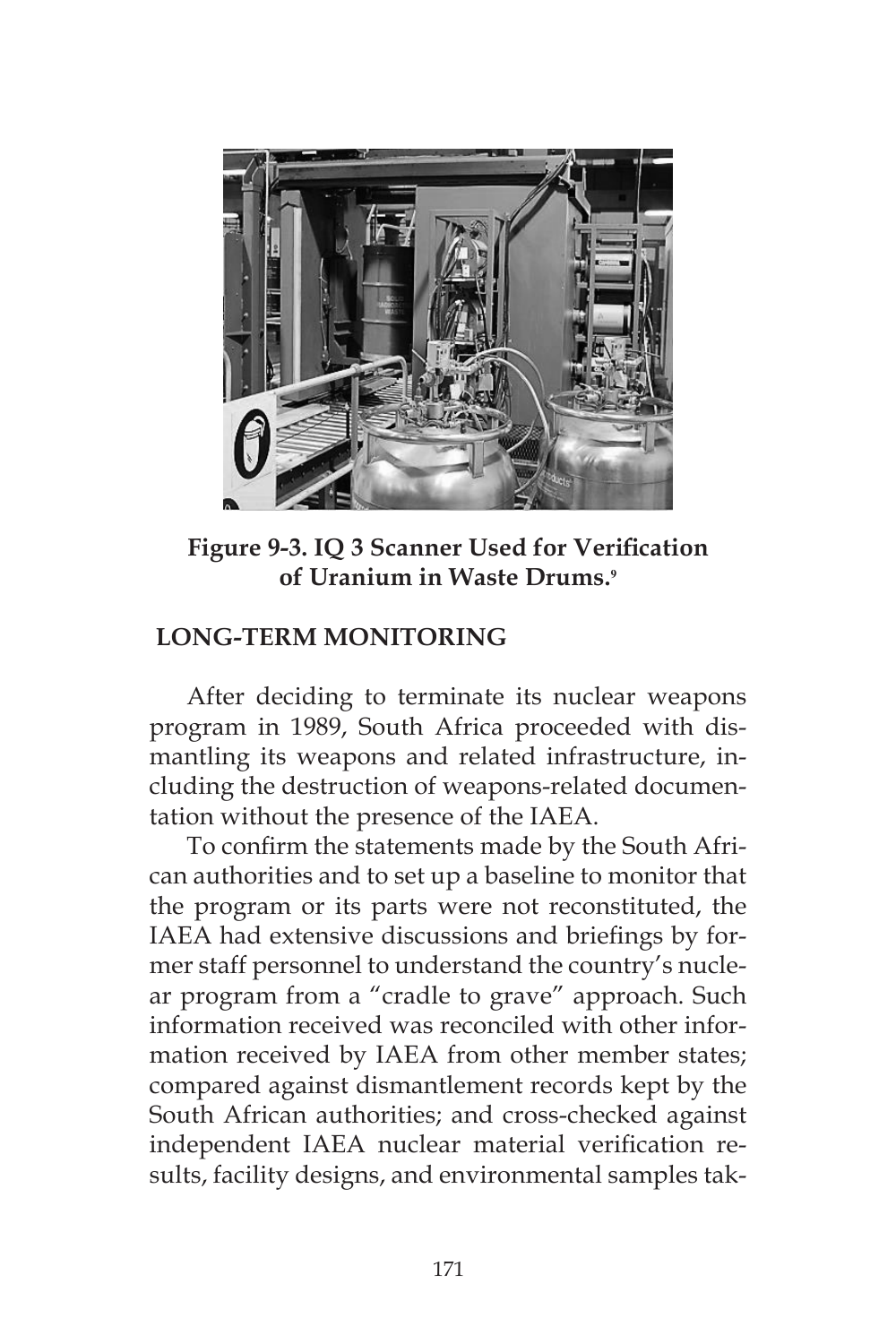en. These steps were undertaken to create an independent understanding of the chronology and contours of South Africa's nuclear program. Apart from the IAEA using its tools available to draw its own conclusions, the verification process was also a dynamic process of dialogue with South African authorities that defined what assurances were further required along the way. For example, the IAEA made additional suggestions to Pretoria to destroy additional equipment and to render the test shafts in Kalahari useless.

Due to the embargos imposed under apartheid rule and the secrecy that necessitated the development of its nuclear weapons program, South Africa established an extensive indigenous industrial infrastructure to support its civilian and weapons programs. This infrastructure produced, *inter alia*, equipment and components needed for its enrichment program. This created a different problem: While the IAEA was monitoring nuclear installations and materials under the safeguards agreement and verifying dismantlement, some of the South African companies involved in nuclear weapons-related matters became engaged with the illicit nuclear trade. For instance, one of the companies had built Libya's uranium hexafluoride feeding system and was only busted in 2003 when the A. Q. Khan clandestine nuclear network was unraveled. While it is known that part of the process of dismantlement also included rehabilitation of personnel involved in nuclear weapons work, the clandestine and indigenous nature by which states like South Africa operated have meant that some of the companies managed to slip the attention of the IAEA and also, apparently, that of the South African authorities.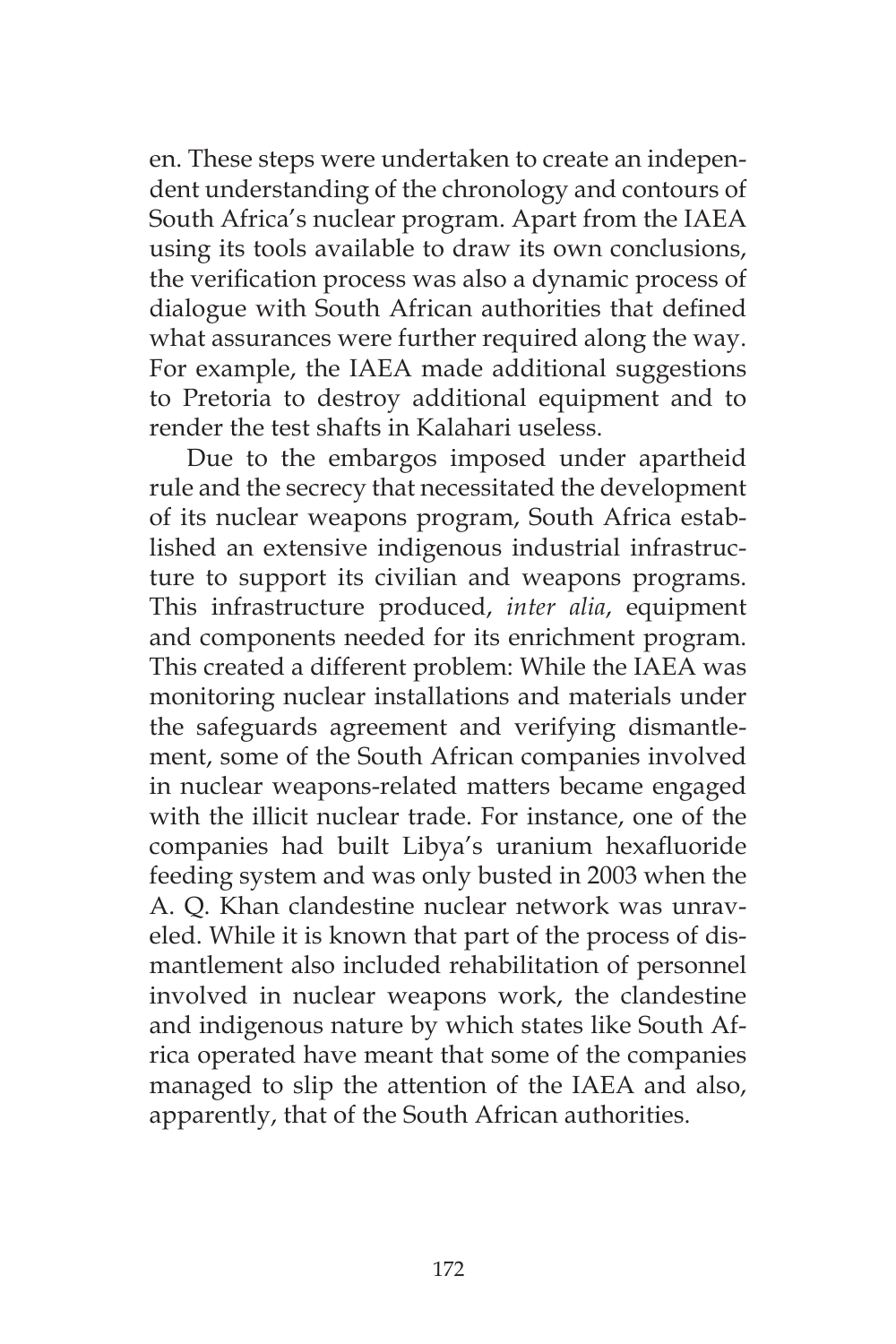## **CONCLUSION**

There are a few lessons to be drawn from the IAEA's role in verifying South Africa's dismantled nuclear weapons program. Long-term monitoring and verification of nonproliferation efforts are necessary and require a significant period of time, even with self-disclosure of nuclear weapons, as seen in South Africa's case. The fact that secret nuclear programs, like South Africa's, often develop their own indigenous processes throws light on the need for monitoring all such nuclear-related facilities. Attention should also be given to understanding the extent of indigenous production capabilities and their potential links to nuclear proliferation.

Verification work is painstaking as well as time and resource consuming. Inspectors are faced with ambiguities, inconsistencies, and gaps. A historical and composite understanding of the nature and dimensions of a nuclear program, including the military/ weapons dimensions, is needed to ultimately provide the assurances of a peaceful nuclear program. Because the IAEA needs to draw its own conclusions and corroborate information it is provided by the inspected state, details and (re)examining issues from various perspectives are required. This is not a case of nitpicking but a step within the larger verifications process in order to derive the correctness and completeness of a program that had developed in a clandestine nature.

The IAEA has the necessary tools and practices to verify nuclear inventories, map the chronologies of a nuclear program, and suggest additional steps needed to be taken by the inspected state to help the IAEA fulfill its requirements. Each case of nuclear concern and complexity is different, and prescriptions may differ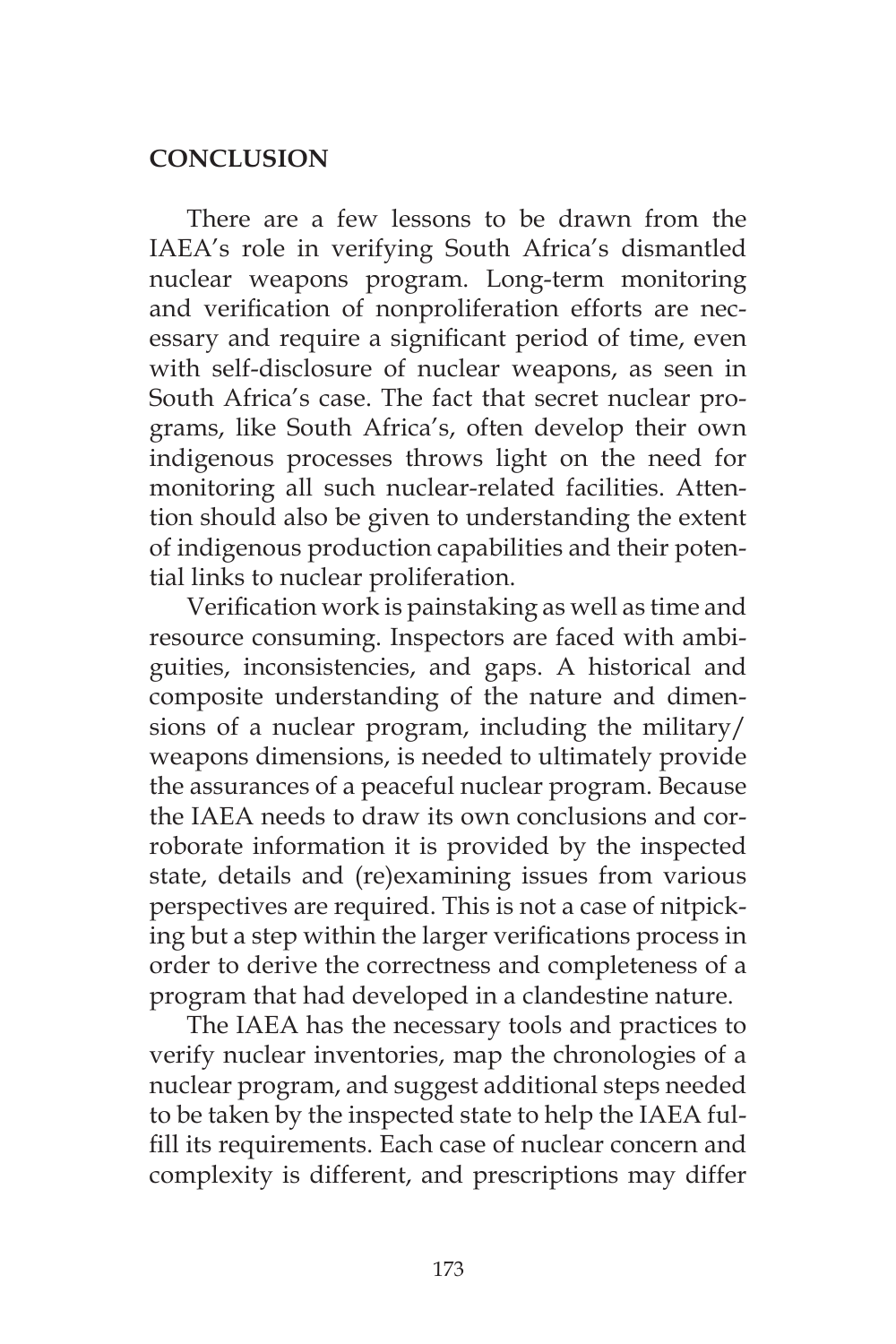but have the same aim of ultimately providing the international community the needed assurance of a peaceful nuclear program. In the case of South Africa, much of the weapons-related information had been destroyed, and weapons and their manufacturing installations had been dismantled without the presence of the IAEA inspectors. While there can be a number of conjectures as to why South Africa chose to do so, it is clear that the process of verification after the fact of dismantlement having taken place meant time added to the clock for the IAEA in terms of providing assurances on the completeness and correctness of South Africa's nuclear program.

Since only limited verification was possible during the operation of the nuclear facilities, and parts of the program were dismantled without the presence of the IAEA, any final assessment would have to be reconciled with the fact that an absolute account of every single event is unlikely. However, through the refinement of the material balance evaluations process, coupled with verified information that became available from decontamination activities carried out and the recharacterization of wastes, the IAEA was able to state, after a period of time, that there is no reason to indicate that the nuclear material inventory of South Africa is incomplete.

Aside from the IAEA's verification requirements, full cooperation and transparency from the authorities and operators of the inspected state are equally essential in resolving outstanding issues. South Africa's policy—access any time, any place with a reason was important for the IAEA work. Its authorities also cooperated with and provided access to people who were working in its weapons program during the various phases. Ongoing inspections and verification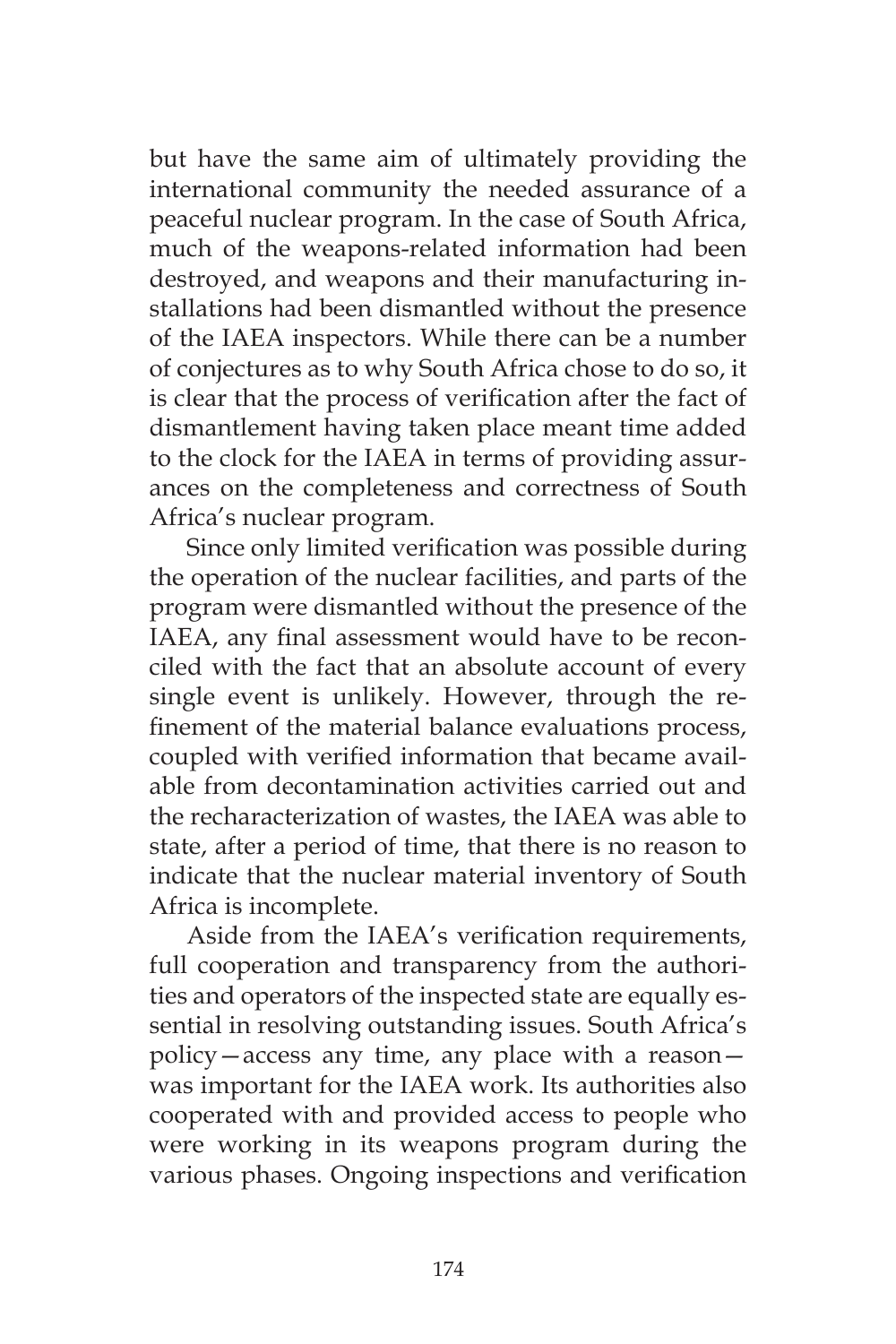work conducted, along with the accommodation and cordial cooperation provided by the South African government to the IAEA, were ingredients that eventually put the country back on the path to attaining its full bill-of-health assessment in 2010.

#### **ENDNOTES - CHAPTER 9**

1. "Safeguards Statement for 2011" and "Background to the Safeguards Statement," IAEA, available from *www.iaea.org/ safeguards/documents/es2011.pdf.*

2. South Africa concluded a Comprehensive Safeguards Agreement in 1991 and adopted the Additional Protocol in September 2002.

3. General Conference Resolution GC(XXXV)/RES/567, IAEA, September 1991, available from *www.iaea.org/About/Policy/ GC/GC35/GC35Resolutions/English/gc35res-567\_en.pdf.*

4. The Denuclearization of Africa, GC(XXXVI)/1015, IAEA, September 4, 1992, available from *www.iaea.org/About/Policy/GC/ GC37/GC37Documents/English/gc37-1075\_en.pdf.*

5. The Denuclearization of Africa, GC(XXXVII)/1075, IAEA, September 9, 1993, available from *www.iaea.org/About/Policy/GC/ GC37/GC37Documents/English/gc37-1075\_en.pdf.*

6. According to the provisions of the safeguards agreement, the IAEA Secretariat can disclose information about nuclear material inventories only with the consent of its Board of Governors or the concerned Member State. In the case of South Africa, the agency has not made public any nuclear material accountancy information, also due to security reasons.

7. T. C. Hlongwane, "NECSA [Nuclear Energy Corporation of South Africa] Solid Radioactive Waste Management Plan," Regional Practical Workshop on the Decommissioning of Radioactive Contaminated Facilities, August 24, 2011.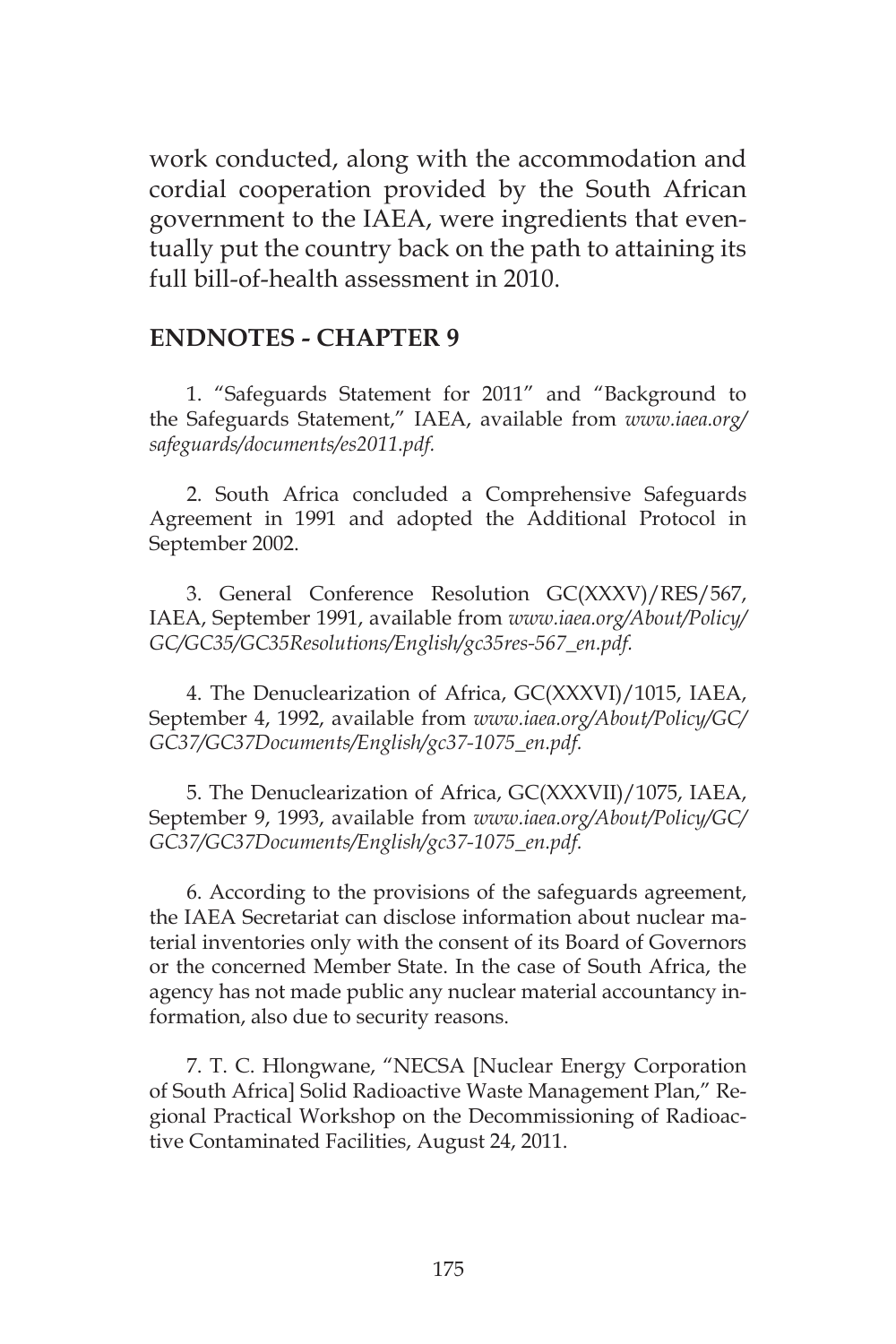8. *Ibid*.

9. *Ibid*.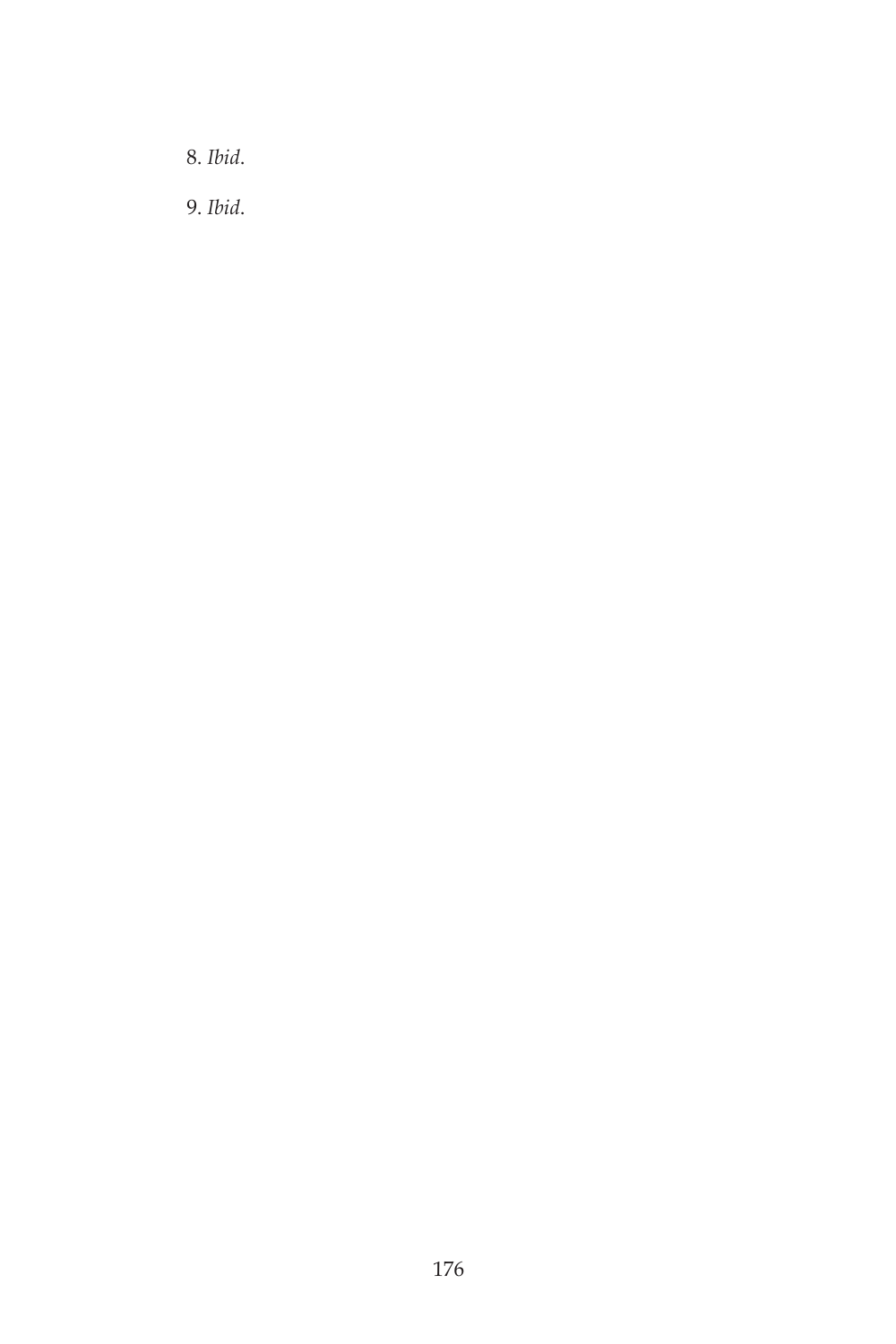## **APPENDIX 9-I**

In the 1970s and 1980s, South Africa's nuclear program focused first on the manufacture of a gun-type device, and subsequently pursued research and development (R&D) for an implosion-type nuclear device. In the 1970s, Pretoria's Atomic Energy Commission's nuclear weapons-related work was concentrated at Pelindaba (Building 5000), where criticality experiments were conducted to develop a gun-type nuclear device.1 The area had also housed R&D laboratories, as well as premises for the machining of uranium metal components for a first nuclear device, which was completed by 1979.<sup>2</sup>

When the decision to develop deliverable nuclear weapons was made later in the  $1970s<sup>3</sup>$ , the Kentron Circle Facility (Advena Circle Facility or Advena Central Laboratories) was built for the production of South Africa's second nuclear device, followed by the construction of four other gun-type weapons. Physically, the Kentron Circle Facility was located in an entirely separate geographical area a few kilometers away from Pelindaba. Services of Somchem, an ARM-SCOR weapons-dedicated facility, were also used for the development of explosives for nuclear purposes. This phase of the nuclear weapons R&D program included studies on possible use of tritium boosted devices, research on implosion, and thermonuclear technology, and the production and recovery of plutonium and tritium.4

South Africa also built testing areas for its nuclear weapons program. The Vastrap test range was located in the Kalahari Desert and had two nuclear test shafts.<sup>5</sup> The test shafts had a depth of 385 and 216 meters, respectively.<sup>6</sup> The shafts were sealed off in 1993 under IAEA supervision.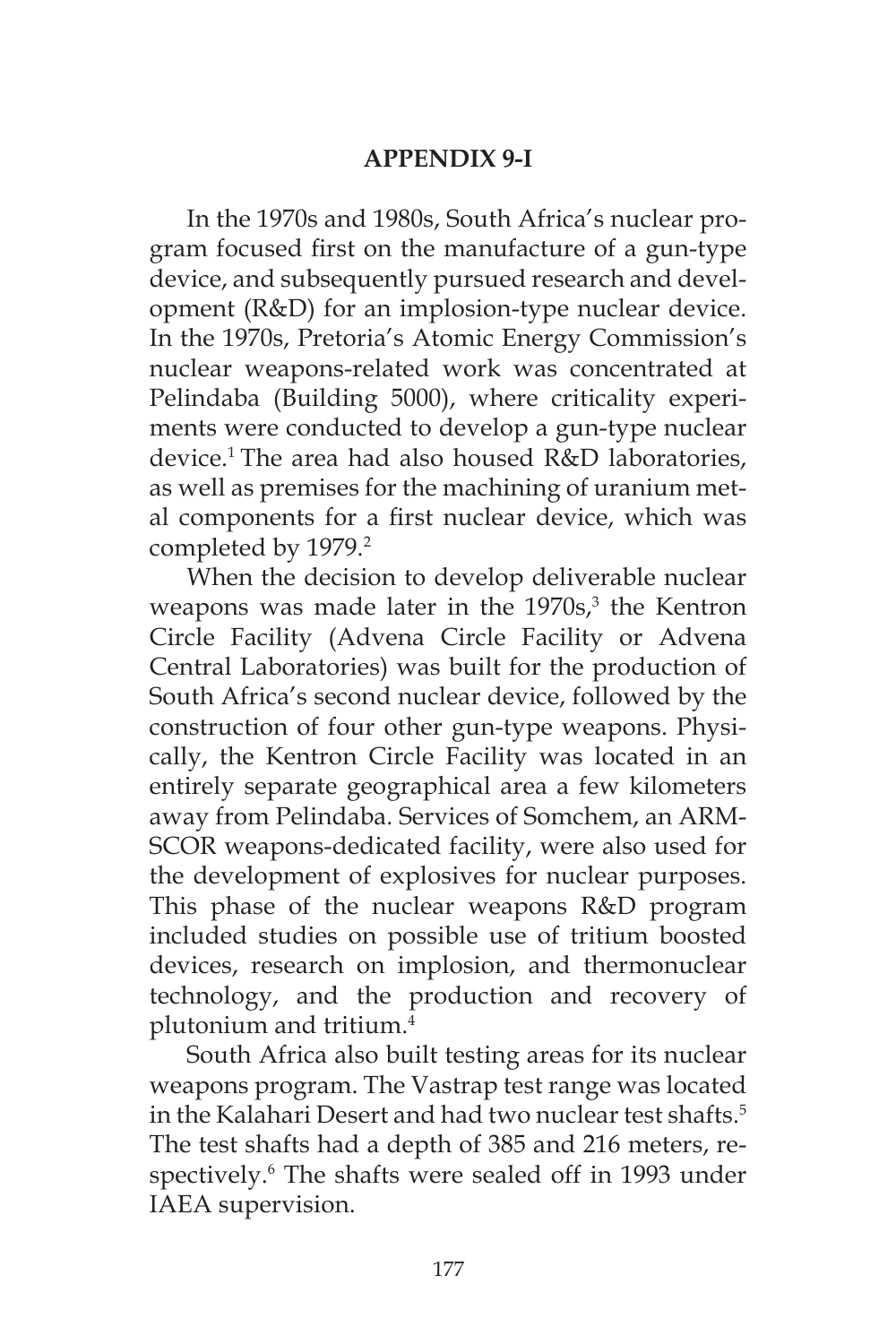Highly enriched uranium was a natural choice for Pretoria's weapons program given its rich uranium ore resources. In 2011, South Africa retained 5 percent of the world's known recoverable uranium resources.<sup>7</sup> By 1952, South Africa had started producing uranium. At the peak of its mining program, until 1965, South Africa operated 26 mines, but since then, mining has decreased. In 2012, South Africa produced 465 tons of uranium, which is less than 1 percent of world production.

Today, South Africa maintains one operating uranium recovery plant, the Vaal River South uranium plant,<sup>8</sup> compared to the early-1980s when it operated three uranium production plants.

# **FACILITIES UNDER SAFEGUARDS BEFORE SEPTEMBER 1991**

Before 1991, and the conclusion of a comprehensive safeguards agreement with the IAEA, there were three installations under IAEA Information Circular 66 safeguards agreement in South Africa.

## **Research Reactor.**

In 1965, South Africa Fundamental Atomic Reactor Installation (SAFARI-1), a 20-megawatt (MW) light water reactor, started operation in Pelindaba. The reactor had an original supply of 90 percent highly enriched uranium (HEU) fuel from the United States until 1976.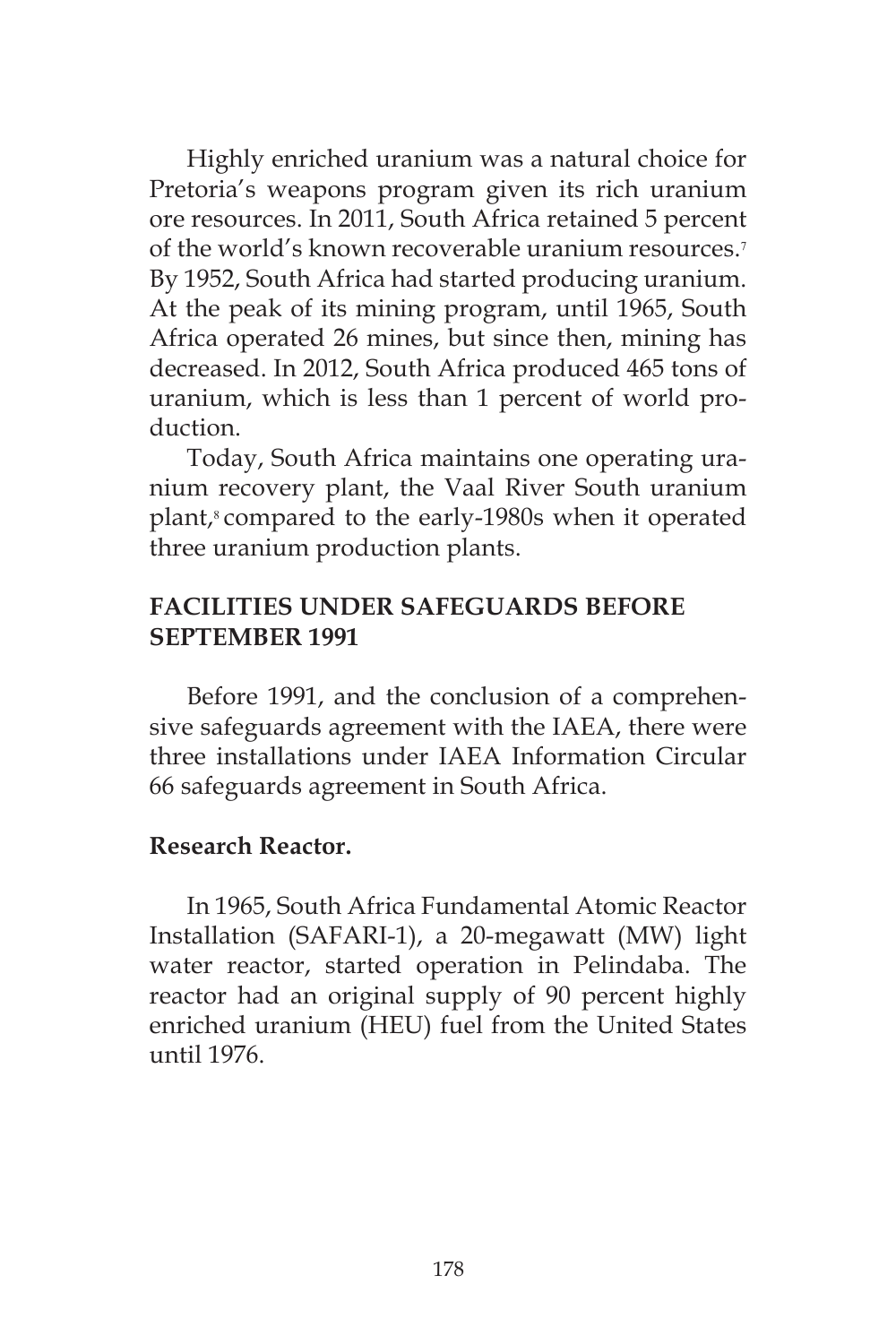## **Hot Cell Complex, Pelindaba.**

The Hot Cell Complex facility at Pelindaba has been used for isotope production purposes. South Africa is today one of the main molybdenum-99 producers. In 1984, South Africa made a policy decision—due to risks that the IAEA may find clandestine operations—that the installation would not be used for the R&D on plutonium reprocessing. For the same reason, the SAFARI-1 reactor was not used for any plutonium production experiments.

### **Koeberg Nuclear Power Plant.**

The Koeberg Plant, commissioned in 1984-85, was designed and built by Framatome, France. It has twin 900-megawatt electrical class pressurized water reactors.

# **ADDITIONAL NUCLEAR INSTALLATIONS DECLARED IN SEPTEMBER 1991**

The initial declaration included a number of nuclear facilities, laboratories, and small locations using nuclear material. South Africa also had uranium enrichment studies using gas centrifuges and working with laser enrichment. The major installations related to uranium enrichment, uranium processing, and nuclear material storage and recovery are as follows.

### **Uranium Conversion.**

In the 1960s, South Africa started small-scale uranium conversion experiments. A uranium conversion facility was built in the early-1980s to produce feed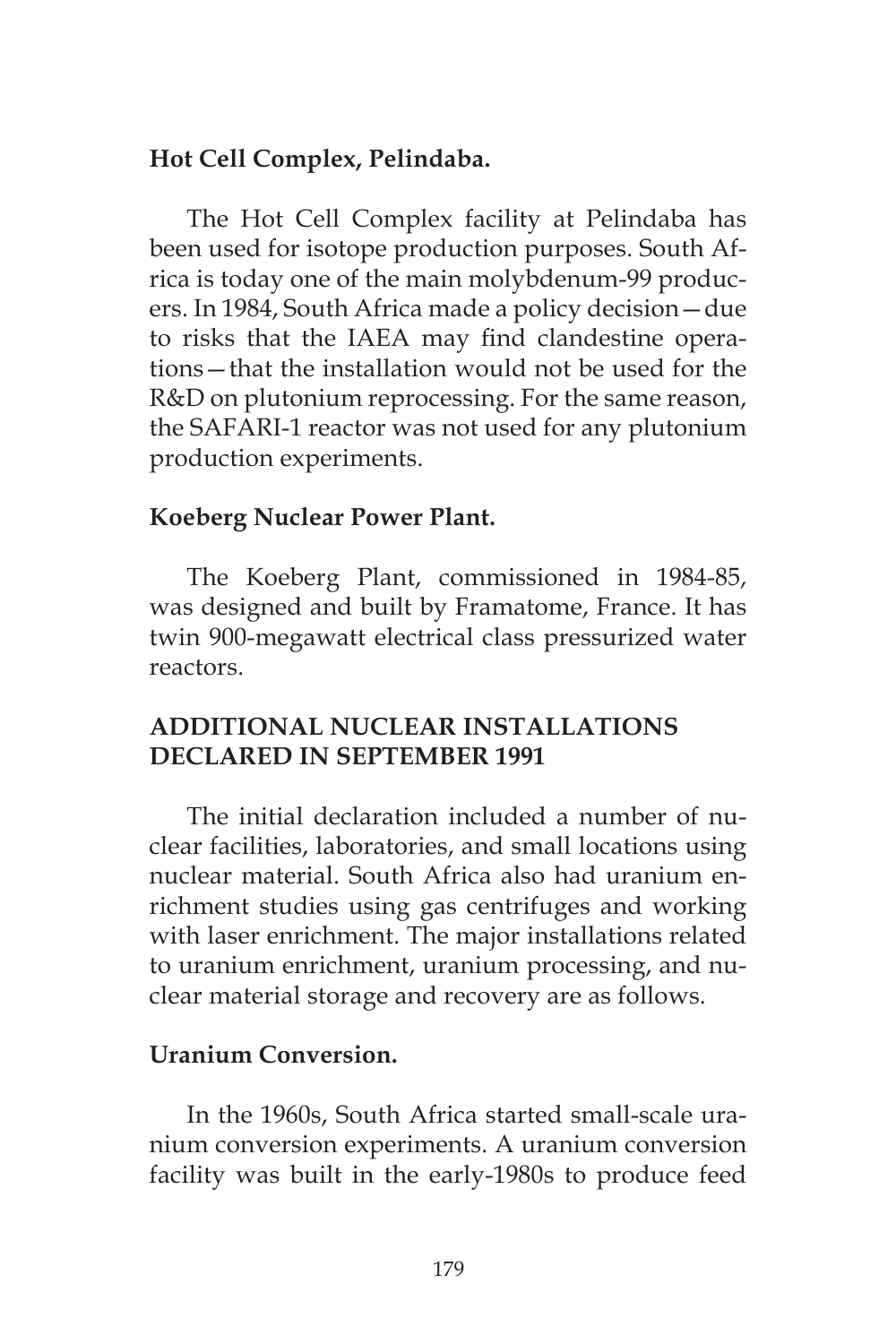material for uranium enrichment. At some point, South Africa also constructed, and operated, a second UF6 production plant. It was shut down by 1998.

## **Pilot Uranium Enrichment Plant, Y-Plant.**

Production of HEU (this facility also produced low enriched uranium [LEU]) began in January 1978 and ended in November 1989 at Valindaba, adjacent to the Pelindaba site. The United States stopped exporting HEU fuel for the SAFARI-1 reactor in protest against the construction of Y-Plant and South Africa's nuclear weapons program. The Y-Plant then started producing 45 percent enriched uranium in 1979 for SAFARI-1. The plant was already under decommissioning when Pretoria provided its initial declaration to the IAEA.

## **Semi-Commercial Enrichment Plant, Z-Plant.**

Production of low enriched material began in August 1988 at Valindaba. The plant was still in operation when Pretoria submitted its initial state declaration in 1991. Enrichment activities at the plant were terminated in October 1995. Prior to shutdown, the Z-plant had a capacity of 300,000 separative work unit (SWU)/yr. It supplied 3.25 percent enriched uranium for the Koeberg Plant. Originally, fuel for Koeberg was imported. During the height of sanctions, South Africa's AEC was tasked to set up and operate uranium conversion, enrichment, and fuel manufacturing services to keep the Koeberg reactors in operation. (See Figure 9-AI-1.)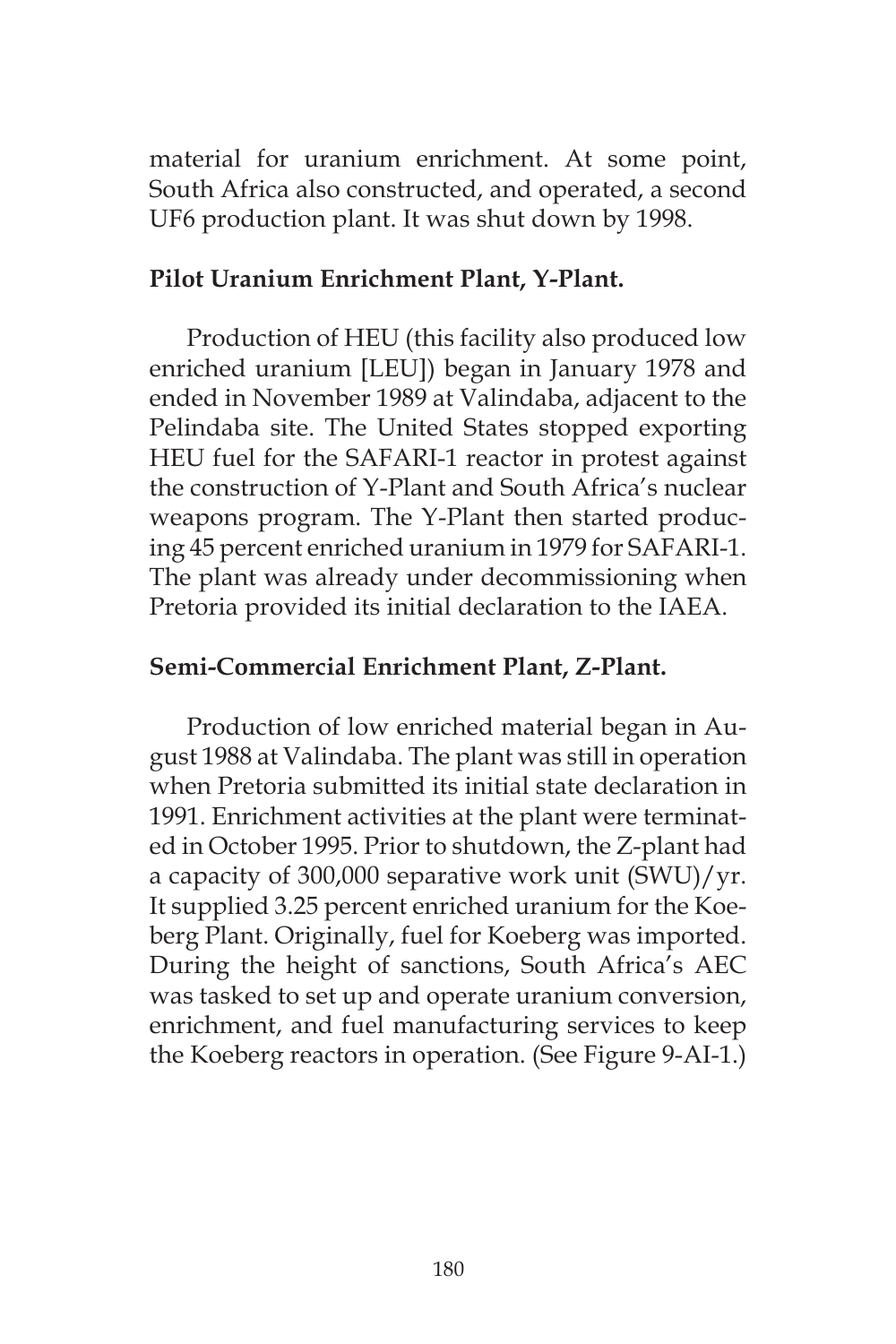

**Figure 9-AI-1. View of the Enrichment Plant before Dismantlement**. 9

# **Highly Enriched Uranium Fuel Fabrication.**

The pilot scale plant was built to produce fuel elements for the SAFARI-1 research reactor after the United States stopped the fuel deliveries in 1976.

### **LEU Fuel Fabrication Plant.**

The fuel fabrication plant produced LEU fuel elements for the Koeberg power reactors.

There was also a zircaloy tubing facility in Pelindaba to produce cladding for fuel assemblies used in Koeberg reactors. In 1993, it was closed and sold to a Chinese enterprise.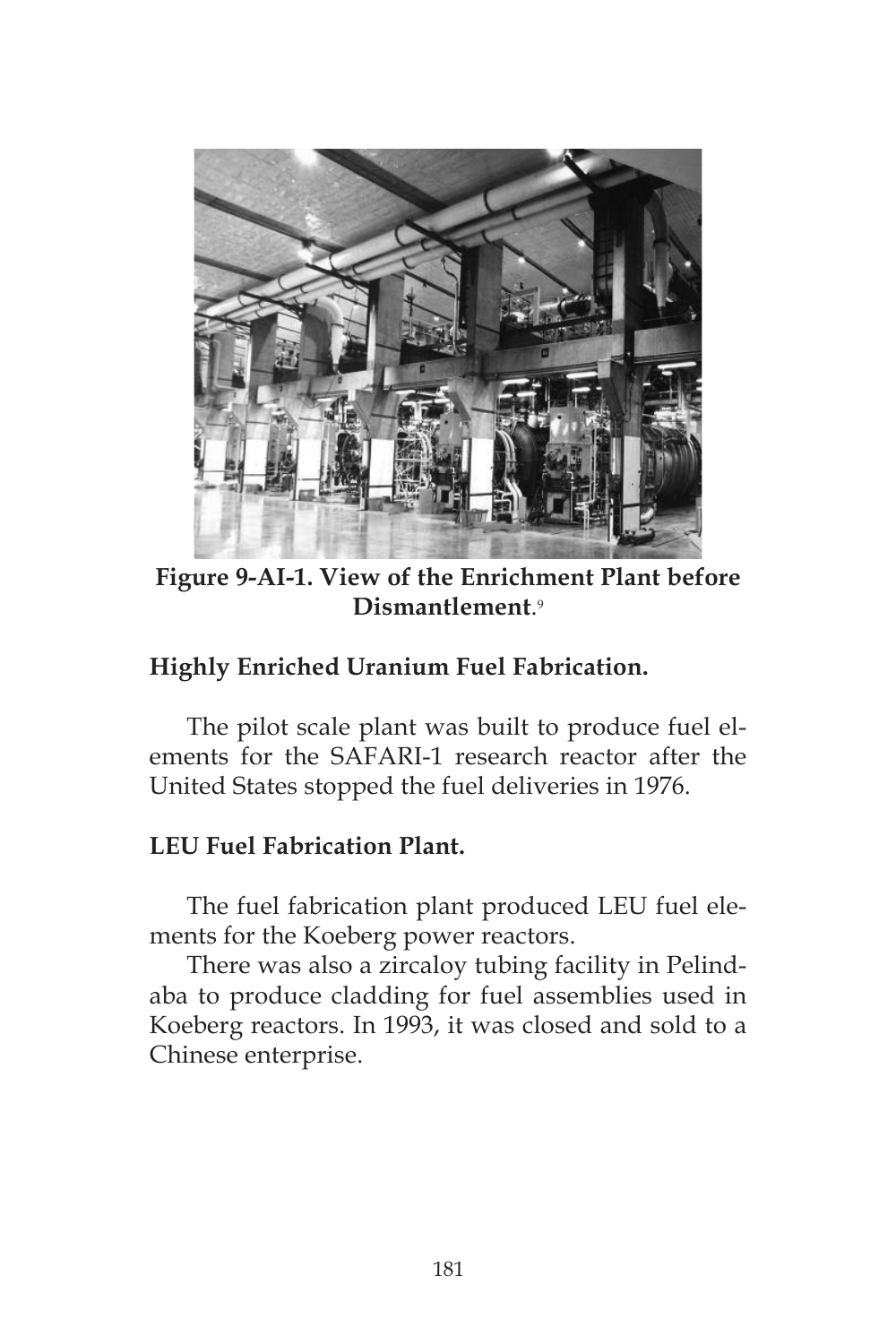### **Decontamination Plants and Waste Storages.**

These plants are at Pelindaba and are used for decontamination of equipment, storing of wastes, and packing wastes for the final disposal.

#### **Spent Fuel and Waste Disposal.**

South Africa has two radioactive waste disposal sites: the Thabana Hill site and the Vaalputs National Waste Repository.

#### **ENDNOTES - CHAPTER 9, APPENDIX I**

1. David Albright, "South Africa and the Affordable Bomb," *Bulletin of the Atomic Scientist*, Vol. 50, No. 4, July-August, 2004.

2. David Albright and Corey Hinderstein, "South Africa's Nuclear Weaponization Efforts: Success on a Small Scale," Washington, DC: Institute for Science and International Security (ISIS), September 13, 2001.

3. *Ibid*.

4. Albright.

5. Mark Hibbs, "South Africa's Secret Nuclear Program: From a PNE to a Deterrent," *Nuclear Fuel*, May 10, 1993.

6. Albright.

7. World Nuclear Association, available from *www.worldnuclear.org/info/Nuclear-Fuel-Cycle/Mining-of-Uranium/World-Uranium-Mining-Production/.*

8. *Uranium 2011: Resources, Production and Demand*, A Joint Report by the Organization for Economic Co-operation and De